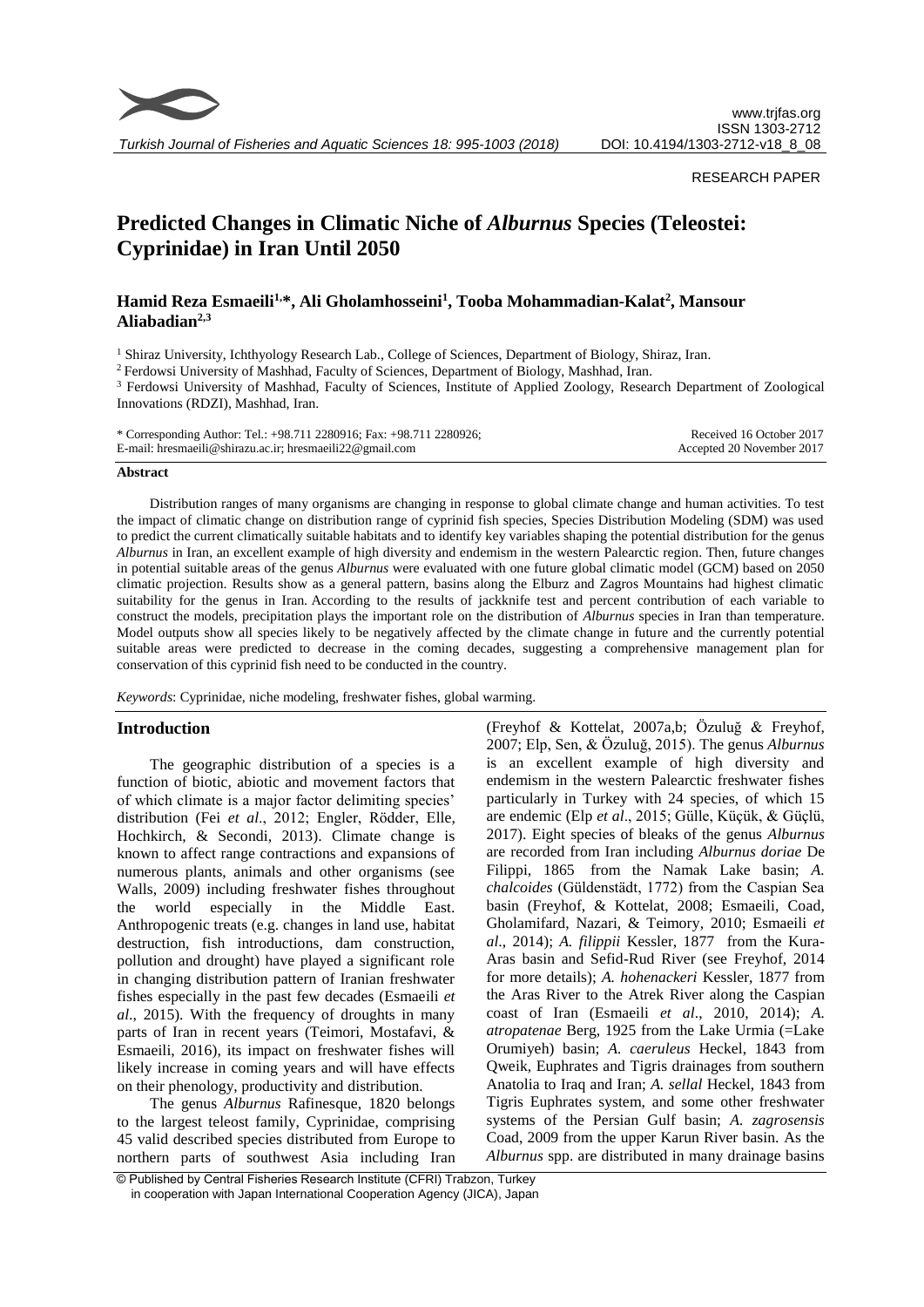of Iran at different latitudes; therefore, study on effects of climate change on the species of this genus is interesting and our findings can be generalized to other cyprinid fish with same ecological requirements and same geographic distribution.

Whilst species distribution modeling (SDM) have received increasing attention in many biological fields in recent years especially to predict potential impacts of climatic change on the species distribution and range losses under future climate scenarios, to the best of our knowledge it has not been published for Iranian freshwater species from this perspective and this contribution represents a first attempt. Our study objectives included, (1) providing update distribution maps for all species that belong to the genus *Alburnus*  within Iran territory, (2) identifying current climatically suitable habitats for each species and comparing the predicted habitat suitability maps with the distribution maps and finally (3) evaluating likely changes in climactically suitable habitats of each species based on 2050 climatic projections using SDM.

## **Materials and Methods**

In this study, contemporary distribution pattern of Iranian species of the genus *Alburnus* from entire drainage basins of Iran was mapped. Materials for this study are resulted from (I) Available published data (Abbasi, 2009; Coad, 2009, 2016; Esmaeili *et al.*, 2010; Esmaeili, Gholamifard, & Freyhof, 2011; Esmaeili *et al*., 2014; Zareian, Esmaeili, Gholamhosseini, & Sayyadzadeh, 2013; Mehraban, Sayyadzadeh, Malekzehi, & Ahmadi, 2014), (II) Extensive fieldworks that provided the geographic coordinate datasets for *Alburnus* distribution during 2006 - 2016 (deposited in the Zoological Museum-Collection of Biology Department, Shiraz University, ZM-CBSU).

Species Distribution Modeling (SDM) was used to predict the climatically suitable habitats for five *Alburnus* species of Iran, because *A. doriae* and *A. zagrosensis* is only known from the type locality and *A. caeruleus* only from three localities close to each other, SDMs were not generated for these species.

Once current climatic models were developed, we compared them with future potential distributions for each species. To construct the models, 19 current climatic variables including temperature and precipitation layers obtained from the WordClim data set (Hijmans, Cameron, Parra, Jones, & Jarvis, 2005) with 30-second spatial resolution were combined to georeferenced occurrence locations for each species including 23 points for *A. atropatenae*, 74 points for *A. chalcoides*, 26 points for *A. filippii,* 71 points for *A. hohenackeri* and 161 points for *A. sellal*. Only natural distributions of each species were considered and introduced occurrence points were ignored except in well-established cases; although, translocated populations have been only reported for *A.*  *hohenackeri* so far (Zareian *et al*., 2013). Models were constructed using the maximum entropy algorithm implemented in MaxEnt 3.3.3 software. MaxEnt is a presence-background method that combines occurrence data with environmental variables and provides a measure of habitat suitability in a given cell. It has generally been accepted as an appropriate tool for modeling species distributions when presence-only data are available (Elith *et al*., 2006).

At first, we run the models with all climatic variables to diagnose the more informative variables. Environmental information from 1000 randomly generated geographic points across the study area was extracted in order to establish a set of uncorrelated climatic layers to minimize the impact of multicollinearity and over-fitting of the models. The more biologically informative variables (based on ecological requirements, a pairwise Pearson correlation matrix and variables with percent contribution up to 5% to construct the models recognized from initially run with all layers) were retained in this step including seven variables with R <sup>2</sup>< 0.90 as following; Bio 2: mean diurnal range, Bio 3: isothermality, Bio 4: temperature seasonality, Bio 9: mean temperature of driest quarter, Bio 15: precipitation seasonality, Bio 18: precipitation of warmest quarter and Bio 19: precipitation of coldest quarter. For correlated pairs, we removed the variable that captured less information.

We evaluated the changes in climatic niche of each species with one future global climatic model (GCM), the general circulation model CCSM4 along with the representative concentration pathway (RCP) 4.5 from the Intergovernmental Panel on Climate Change (IPCC) Assessment Report 5 (AR5) and based on 2050 climatic projection with 30-second spatial resolution. The Community Climate System Model (CCSM) is one of the most respected and recent GCM climate projections that is used in the Fifth Assessment IPCC report and is a coupled climate model composed of four separate models simultaneously simulating different components (atmosphere, Ocean, land surface and sea/ice) and one central coupler component (Gent, Danabasoglu, Donner, Holland, & Zhang, 2011; Domșa, Sándor & Mihalca, 2016). CCSM4 used previously to assess the possible bio-geographical changes in the climatic niche of *Montivipera raddei* species complex limited to Iran, Turkey and Armenia over the Last Glacial Maximum (LGM) and over the future by Yousefi *et al*. (2015), then to study of effects of future climate changes on the distribution of the Houbara, *Chlamydotis macqueenii*, in Iran by Yousefi *et al*. (2017) and also to make inferences about the evolutionary history of the Persian Jird, *Meriones persicus* distributed from eastern Anatolia to Afghanistan and western Pakistan for the LGM by Dianat, Darvish, Cornette, Aliabadian, & Nicolas (2016). The CCSM4 model was chosen for the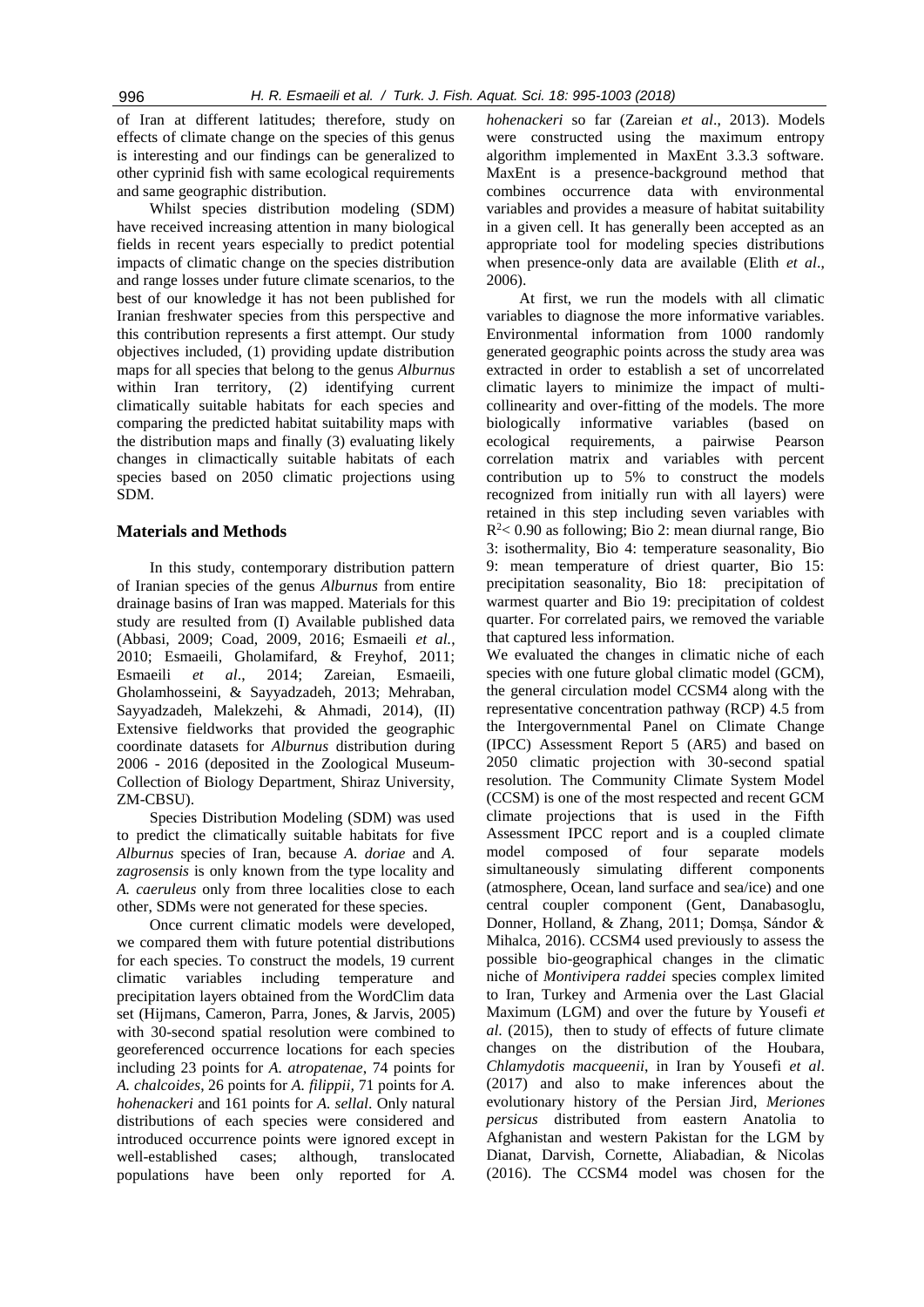*Alburnus* as apparently most utilized and better simulated the past and future distribution patterns of some vertebrates in this geographical area. RCP 4.5 can be considered as a relatively moderate warming scenario (Turner, Fiore, Horrowitz, Naik, & Bauer*,*  2013). For consistency, we used the same seven bioclimatic variables that we used for modeling current potential distribution for each species to predict future distributions.

Predictive models were evaluated by splitting localities into 75% training and 25% testing data and 10 replicates run (cross-validation method) were performed for each species. All MaxEnt runs were adjusted with a convergence threshold of 1.0E-5 with 1000 iterations, application of a random seed, logistic probabilities and other settings were left at default levels. The models were tested using the AUC (area under the receiver operating curve) approach of Phillips, Anderson, & Schapire (2006) and mean value  $\geq 0.7$  as evidence that the model had sufficient discriminatory ability (Swets, 1988). AUC values across the 10 replicates were reported. Relative importance of the variables was recognized based on the Jackknife test and percent contribution of each variable was used to construct the models. Results of ASCII files were imported into the DIVA-GIS (available at http://www.diva-gis.org/) to visualize the models and reclassified into five equal classes of habitat suitability: 0.00-0.20, 0.20-0.40, 0.40-0.60, 0.60-0.80 and 0.80-1.0 in which red color (habitat suitability up to 0.80) shows areas with the highest suitability. Since the area with red color was very limited for almost species, decrease or increase in the

climatic potential suitability areas until 2050 were estimated for the two last classes (suitability up to 0.60) by calculating the number of 'colored' grid cells (orange for habitat suitability between 0.60-0.80 and red for 0.80 -1.0).

#### **Results**

The distribution of *Alburnus* species in Iran can be summarized as follows (see Figure 1): *A. atropatenae* is found in the Urmia basin, northwestern Iran and it is known only from a few localities in the south, east and west of lake Urmia; *A. caeruleus* is known from a few localities in Tigris River basin, Gamasiab and Doab that are tributaries of Karkheh River; *A. chalcoides* is recorded from the entire southern coast of the Caspian Sea and its rivers, including Aras, Sefidrud, Lisar, Gazafrud, Shirud, Haraz, Gharasu, Tajan, Atrak, Anzali Lagoon and Gorgan Bay. *A. filippii* is also known only from Aras and Sefidrud in southern Caspian Sea and Anzali Lagoon. *A. hohenackeri* is widely distributed in the Caspian Sea basin and adjacent basins particularly, occurs along the Caspian coast from Aras River in west to Atrak River in east of this basin. *A. hohenackeri* is also reported from Urmia (Mahabad River, Ghodarchay and Shahrchay), and also is widely introduced to some other basins including Tigris (Karkhe River, Chaghakhor lagoon and Zarivar Lake), Zayandeh River of the Esfahan basin, Dasht-e Kavir basin, and Sistan basin. *A. sellal* is recorded from the Tigris River (Karun, Karkhe, Sirvan, Jarahi, Zohre, Gamasiab Rivers), Persis (Mond and Helleh



**Figure 1.** Distribution map of eight species of *Alburnus* in Iranian basins.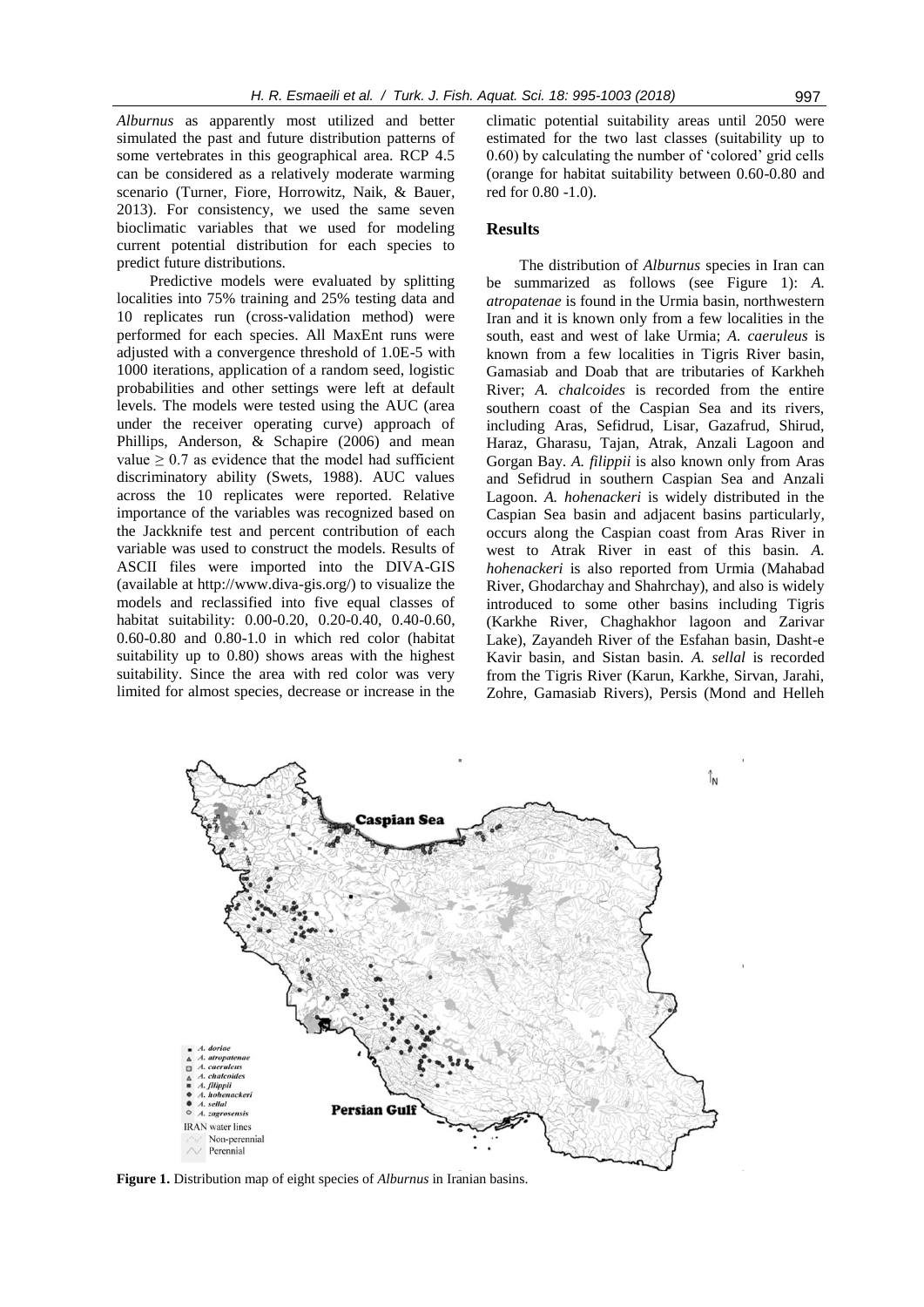River drainages), Lake Maharlu, Kor River (Kor and Pulvar (Sivand), and a few Qanats in this basin) and upper parts of the Hormuz basins. *A. zagrosensis* was described from a stream in Chahar Mahall va Bakhtiari west of Boldaji. This stream is dried up now, but according to our data, it is now restricted to the Gandoman Lagoon in the upper Karun River triburary.

The predicted climatically suitable areas based on current bioclimatic variables and known occurrences for five species of *Alburnus* are visualized in Figure 2. The AUC value for all species supported the discriminative power of the models (*A. atropatenae*: 0.96 ± 0.03, A. *filippii*: 0.96 ± 0.02, *A. sellal*: 0.87 ± 0.03, *A. hohenackeri*: 0.97 ± 0.02 and *A. chalcoides*: 0.99 ± 0.00).

Areas of potential distribution under the current climatic scenario (Figure 2) along with the MaxEnt model internal jackknife test of variable importance and percent contribution for each variables showed that habitat suitability for *A. hohenackeri* and *A. chalcoides* were highest in the Caspian Sea basin and Bio18 (precipitation of warmest quarter) had the highest value with 55.4 and 51 percent contribution respectively, for *A. atropatenae* was highest in the Urmia Lake basin and Bio 3 (isothermality) and Bio18 (precipitation of warmest quarter) had the highest values with 60 and 22.1 percent contribution respectively, for *A. filippii* and *A. sellal* were highest in the Caspian Sea basin and basins located in the west and southwest Iran respectively and Bio 15 (precipitation seasonality) had the highest value with 59.2 and 44.5 percent contribution respectively. Some potentially climatic areas were predicted for *A. filippii*  along the coast at the eastern shores of the Caspian Sea*, A. atropatenae* in the north east Iran and *A. sellal*  in the eastern half of Iran that not occupied by the species so far (Figure 2) and have not removed these non-distribution areas when we calculated the number of 'colored' grid cells for the decrease or increase in the potential suitability areas until 2050. Indeed, changes in areas are calculated for the potential suitable habitats. *A. sellal* is the most distributed species with high suitability habitats in west and southwestern Iran (Figure 2).

Within the future climatic scenario, the AUC value for all species supported the discriminative power of the models (*A. atropatenae*:  $0.96 \pm 0.03$ , *A. filippii*: 0.97 ± 0.01, *A. sellal*: 0.92 ± 0.01, *A. hohenackeri*:  $0.98 \pm 0.01$  and *A. chalcoides*:  $0.99 \pm 0.01$ 0.00). To estimate the potential impact of climate change on the distribution range of each species, the predicted potential areas in the future climate scenario (Figure 3) compared with the current climatic



**Figure 2.** Current climatically suitable areas for *Alburnus* species in Iran. Sampling point localities for A) *Alburnus atropatenae*, B) *Alburnus filippii*, C) *Alburnus sellal*, D) *Alburnus hohenackeri* and E) *Alburnus chalcoides* are indicated with dark triangular. All potential distributions were estimated using SDM in MaxEnt. Warmer colors indicate more suitable areas for each species. White color represents habitat suitability between 0.00-0.20, green between 0.20-0.40, yellow between 0.40-0.60, orange between 0.60-0.80 and red between 0.80-1.0.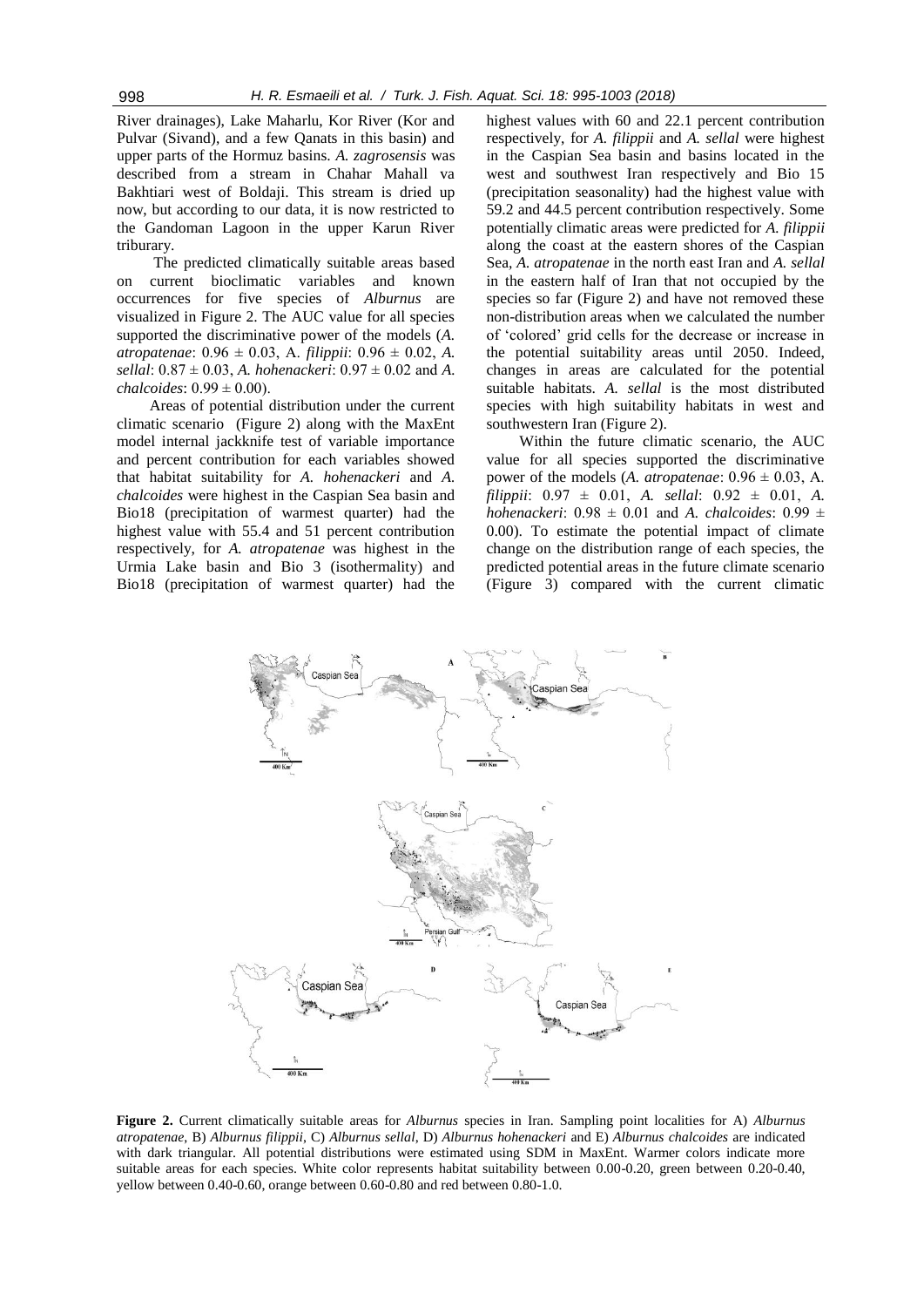

**Figure 3.** Climatically suitable areas for *Alburnus* species in Iran based on 2050 climatic projection. Sampling point localities for A) *Alburnus atropatenae*, B) *Alburnus filliipi*, C) *Alburnus sellal*, D) *Alburnus hohenackeri* and E) *Alburnus chalcoides* are indicated with dark triangular. All potential distributions were estimated using SDM in MaxEnt. Warmer colors indicate more suitable habitats for each species. White color represents habitat suitability between 0.00-0.20, green between 0.20-0.40, yellow between 0.40-0.60, orange between 0.60-0.80 and red between 0.80-1.0.

potential areas (Figure 2). According to the results, all species belongs to *Alburnus* are likely to be negatively affected by the climate change and their climatically suitable areas (areas suitability up to 0.60) were predicted to decrease (Figure 4). Future climatic models predicted lower habitat suitability for *Alburnus* species in a moderate warming scenario and great declines in the potential area of suitable climatic conditions (suitability up to 0.60) for all species including 13.65% for *A. hohenackeri*, 37% for *A. atropatenae*, 48.64% for *A. chalcoides*, 55.90% for A. *filippii* and 63.14% for *A. sellal*, with the greatest reduction in the area for *A. sellal* and least reduction for *A. hohenackeri*. Most importantly, our results demonstrate that reduction in the suitability of potential niches will occur especially in the eastern part of Iran for some species (e.g. *A. sellal* and *A. atropatenae*) that is not occupied by the species (Figure 3). Effect of climate change on contemporary range of each species can be seen in the Figure 3 that mainly is in the form of decrease in habitat suitability rather than habitat loss.

## **Discussions**

This study provides the first results on the climatic potential distribution for five, out of eight species of *Alburnus* in Iran. Applying the selected climatic variables resulted in well-defined potential distribution for each species. As a general pattern, basins along Elburz and Zagros mountains had the highest suitability areas for these species in Iran.

Representative concentration pathways (RCPs) named RCP 8.5, RCP 6.0, RCP 4.5 and RCP 2.6 with the numbers indicating the estimated global radiative forcing at the end of the twenty-first century due to human activities, present a range of plausible emissions trajectories that the planet would be experience from each pathway at the end of this century. RCPs depict a wide range of possible futures from relatively modest climatic changes to very sever climatic change (Pittock, Hussey, & Dovers, 2015). Our exported models for the future potential distribution of the genus *Alburnus* based on RCP 4.5 (represents a moderate emission mitigation trajectory) predicted decrease in the potential suitable habitats (climatically) for all species of *Alburnus* until 2050. Apparently this decrease in climatically potential habitats is severe for some species (e.g., *A. sellal* in comparison to *A. hohenackeri*) and some regions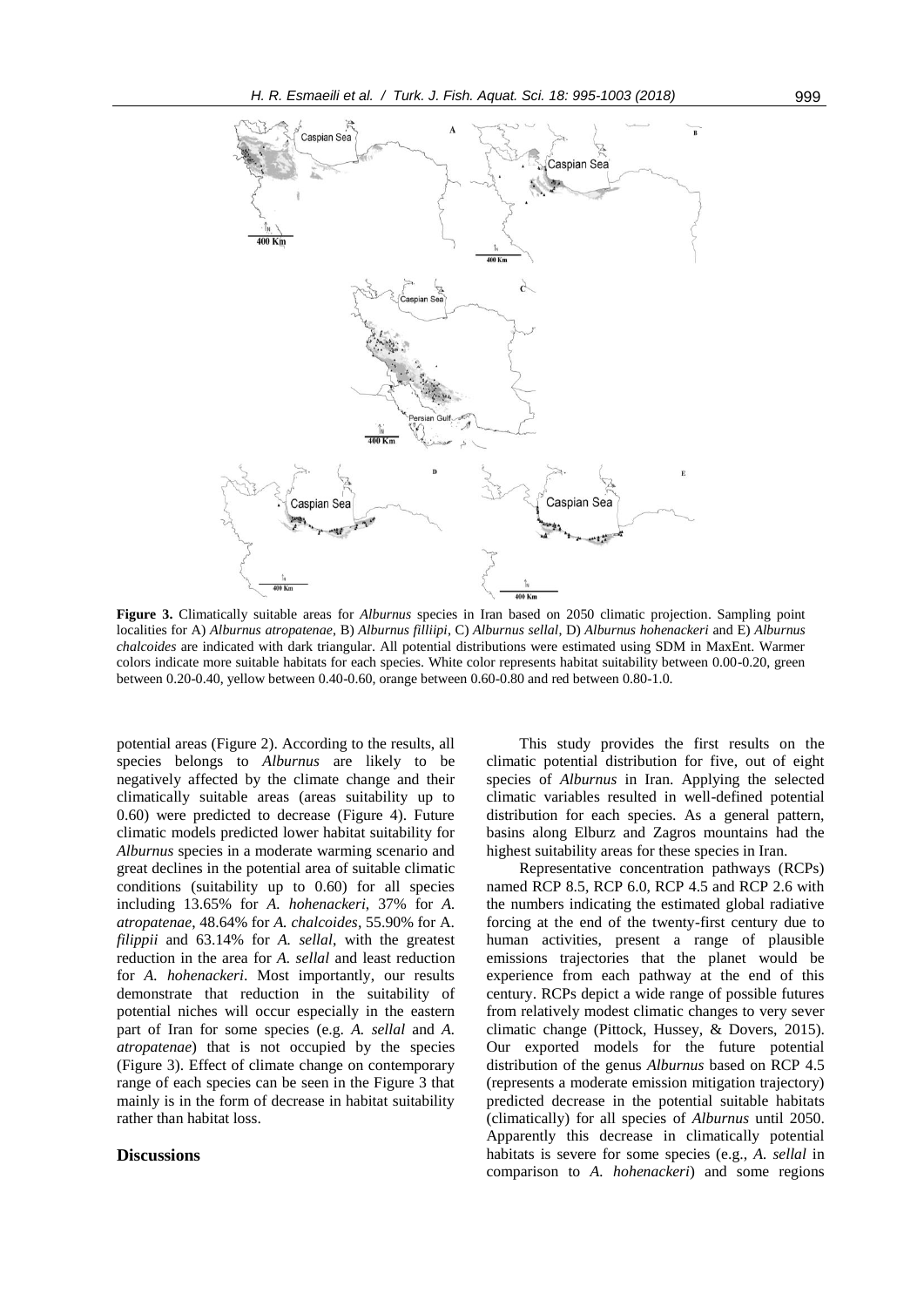

**Figure 4.** The estimated decrease of the predicted potential areas of five *Alburnus* species in Iran until 2050 including A) *Alburnus atropatenae*, B) *Alburnus filliipi*, C) *Alburnus sellal*, D) *Alburnus hohenackeri* and E) *Alburnus chalcoides* based on RCP 4.5. The hatched histograms show area with habitat suitability between 0.60-0.80 and the solid one habitat suitability between 0.80-1.0.

(eastern Iran in comparison to north and western parts). In other words, certain species and regions appear to be affected more than others from climate change in future.

According to the results of jackknife test and percent contribution of each variable to construct the models, precipitation plays more important role on the distribution of *Alburnus* species in Iran than temperature which contributed most to the models especially for species restricted to the Caspian Sea basin, the localities with more precipitation than the rest of Iran. Annual precipitation is lower in the eastern half of Iran compared with the western half (Nazemosadat, Samani, Barry, & Mollaii Niko, 2006). In consistent to this precipitation pattern, all species of the genus *Alburnus* are also restricted to north and western Iran. According to the Intergovernmental Panel on Climate Change (IPCC), global warming

will result a number of impacts on the hydrological cycle, including change in precipitation that are expected to differ from region to region. It is predicted that precipitation will decrease in most subtropical areas including Iran. Decrease in average winter rainfall has been observed in northern districts of Iran (as a core area for *Alburnus*) throughout the last two decades. Climate change projections of precipitation for the Middle East and Northern Africa until 2050 also showed that the annual precipitation sum will decrease for the majority of countries especially predicted for central and eastern Iran (Terink, Immerzeel, & Droogers, 2013). Application of Maxent modelling for Iranian freshwater fishes is restricted to a few studies (e.g. Esmaeili *et al*., 2015; Teimori, Esmaeili, Sayyadzadeh, Zarei, & Gholamhosseini, 2015; Masoudi *et al*., 2016; Amiri, Shabanipour, & Eagderi, 2017) that none has modeled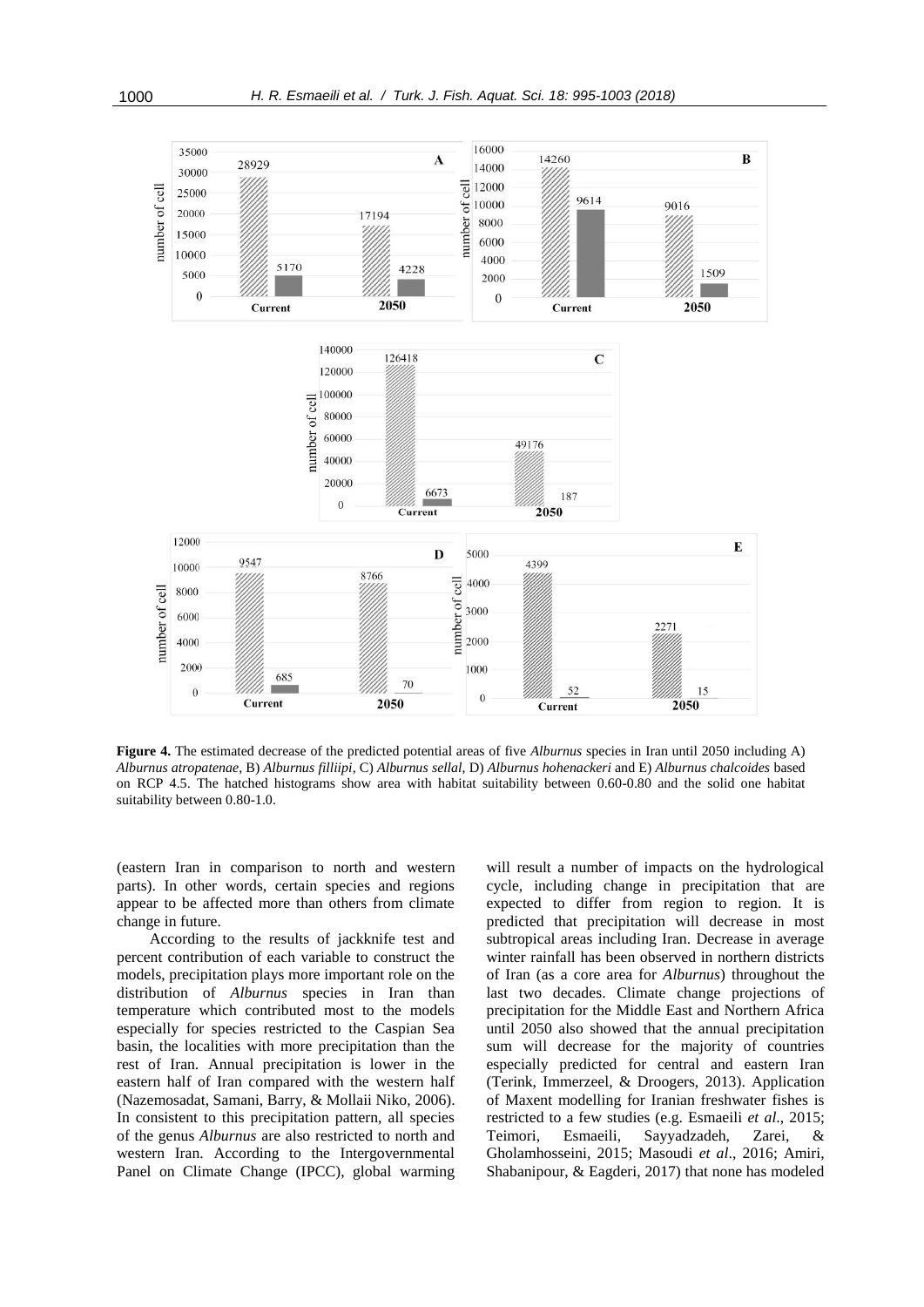the effects of future climate changes on the suitable habitats. However, considering the results of Terink *et al*. (2013) (mentioned above), decrease in predicted areas through the years that have been reported for some non-fish organisms in Iran or adjacent countries (e.g. Ashraf Vaghefi, Mousavi, Abbaspour, Srinivasan, & Yang 2013; Yousefi *et al.*, 2015; Tok, Koyun, & Çiçek, 2016), it seems decrease in potential predicted areas due to future climate changes maybe the most common pattern for freshwater fishes in the Middle East.

According to our results, *A. sellal* and *A. atropatenae* will loss potential climatic areas in the eastern half of Iran in coming decades. The MaxEnt model identified climatically potential suitable areas outside the known distribution range of these species eastern half of Iran but the species has not been recorded from those areas so far (Figure 2). Why those areas are currently not occupied can be explained by dispersal limitations and disconnection of basins. Lake Orumiyeh (Urmia) was formed during the late Pliocene-Pleistocene and may well have had a Pleistocene connection to the Caspian Sea basin; although, this is in dispute (Scharlau, 1968). The fundamental niche consists of the total potential area that meets all the physical and biological requirements of a species; whereas, the realized niche describes the actual distribution of a species that is influenced by factors such as dispersal, history and physical barriers (Mak, Morshed, & Henry, 2010). Therefore, it seems that a species can't occupies the large areas with potentially distribution climatic conditions in its life history. In contrast, model output showed suitability habitats for A. *hohenackeri* only in the Caspian Sea basin but introduced to other basins in Iran (Figure 1), likely the species have been imported from the Caspian Sea basin to other localities with commercial fish species (Zareian *et al*., 2013). Model outputs obtained from natural distribution of the species indicated that introduced localities have low habitat suitability for the species.

SDM is an important tool for understanding the climatic factors may be responsible for species range limitation and alteration. However, majority of studies were carried out in terrestrial environments and only a few investigated aquatic systems (Barbosa*,* Schneck, & Melo, 2012). Probably limitation of SDM for freshwater taxa is related to lack of sufficiently ecological data layers (e.g. water quality variables) for aquatic habitats, which is also the case for Iranian aquatic habitats and for our study that only take climatic variables into account. Although SDMs can be useful in conservation planning and frequently used to examine effects of climate change on distribution ranges of organisms, projections of models through time with different climate scenarios may lead to different results. There is no agreement on which models are the most appropriate for predicting future species distribution. Care should be taken when interpreting of our results, because a

potential caveat might be that our results based on only the general circulation model CCSM4 that previously used by some authors in this geographic area. Despite these limitations, the study based on available climatic variables provided information on the decreasing of habitat suitability for *Alburnus* species in Iran in the coming decades and likely for other cyprinid species with same ecological requirements in the moderate future emissions scenario (RCP 4.5), suggesting that a comprehensive management plan for aquatic systems is need. We suggested modelling the potential distribution of other Iranian freshwater fishes especially key or/and endangered species and effects of climatic changes on their distribution especially with more general circulation models to access better conservation management strategies by identifying critical habitats with high diversity or with endangered/endemic species. These habitats can be targeted by conservation biologists to define conservation priorities. However, the overall consequences of global warming are still difficult to predict because genetic adaptation, behavior, habitat dependency and the impacts of fishing on species, is a complex response that may be only partially explained by simple climate envelope predictions.

#### **Acknowledgments**

We are thankful to Shiraz University for financial support.

#### **References**

- Abbasi, K. (2009). First report of *Alburnus caeruleus* Heckel, 1834 from inland waters of Iran. *Iranian Fisheries Research Organization Newsletter*, 57, 2.
- Amiri, K., Shabanipour, N., & Eagderi, S. 2017. Predict the potential fishing grounds for Kilka (*Clupeonella* spp.) fishes in southern part of the Caspian Sea using maximum entropy models and remotely sensed satellite data. *Iranian Journal of Ichthyology*, 4, 290- 298.
- Ashraf Vaghefi, S., Mousavi, S.J., Abbaspour, K. C., Srinivasan, R., & Yang, H. (2013). Analyses of the impact of climate change on water resources components, drought and wheat yield in the semi-arid Karkheh River Basin in Iran. *Hydrological Processes*, http://dx.doi.org/10.1002/hyp.9747
- Barbosa, F.G., Schneck, F., & Melo, A.S. (2012). Use of ecological niche models to predict the distribution of invasive species: a scientometric analysis. *Brazilian Journal of Biology*, 72 (4), 821-829. http://dx.doi.org/10.1590/S1519-69842012000500007
- Coad, B.W. (2009). *Alburnus zagrosensis* n. sp., a new species of fish from the Zagros Mountains of Iran (Actinopterygii: Cyprinidae). *Zoology in the Middle East*, 48, 63–70. http://dx.doi.org/10.1080/09397140.2009.10638367
- Coad, B.W. (2016). Freshwater fishes of Iran. Retrieved from http:// www. briancoad.com/, Accessed at 2016.05.01.
- Dianat, M., Darvish, J., Cornette, R., Aliabadian, M., &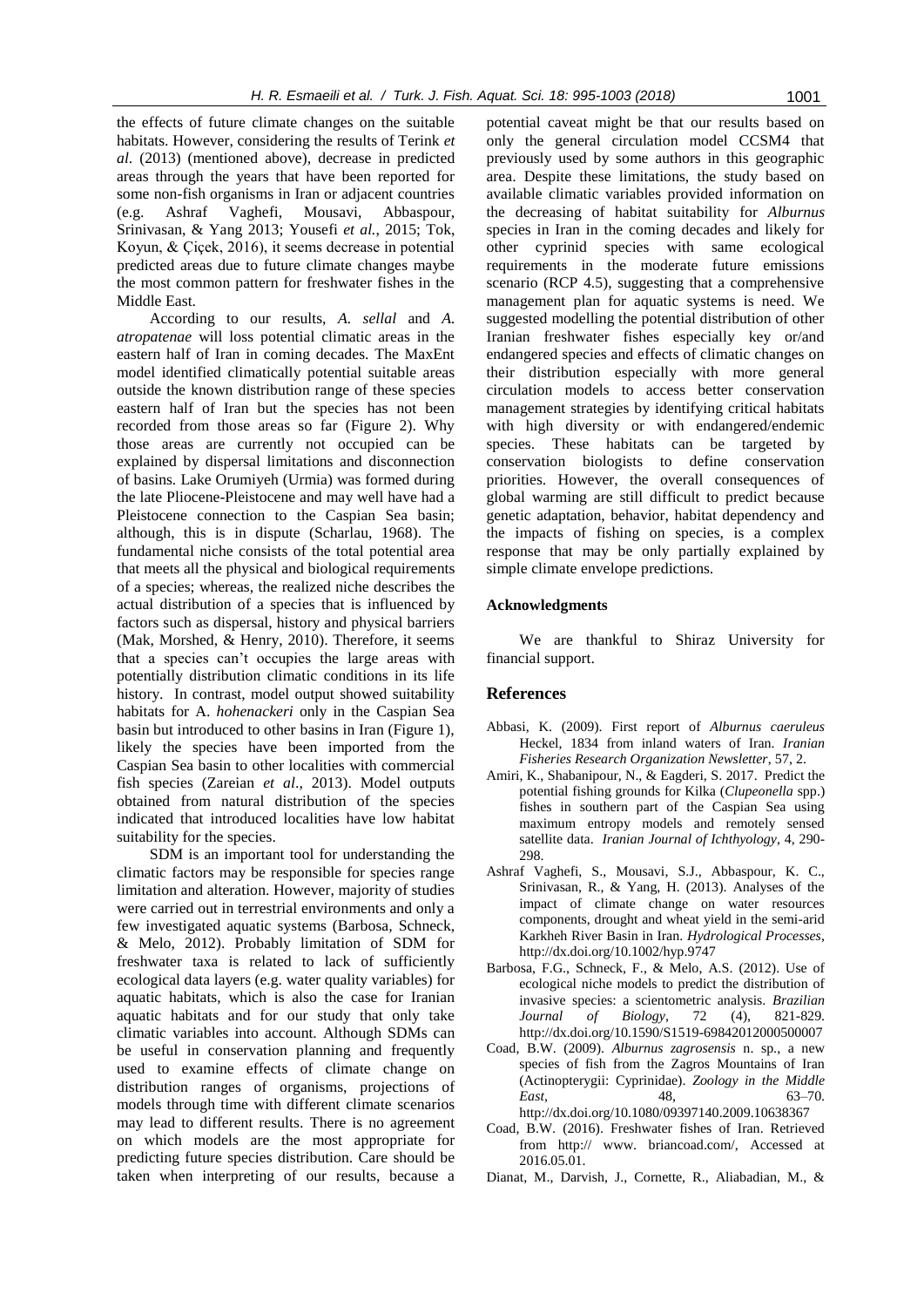Nicolas, V. (2016). Evolutionary history of the Persian Jird, *Meriones persicus*, based on genetics, species distribution modelling and morphometric data. *Journal of Zoological Systematics and Evolutionary Research,* 55, 29-45. http://dx.doi.org/10.1111/jzs.12145

Domșa, C., Sándor, A.D., & Mihalca, A.D. (2016). Climate change and species distribution: possible scenarios for thermophilic ticks in Romania. *Geospat Health,* 11, 151-156. https://dx.doi.org/10.4081/gh.2016.421

- Elith, J., Graham, C. H., Anderson, R.P., Dudik, M., Ferrier, S., Guisan, A., & Zimmermann, N.E. (2006). Novel methods improve prediction of species' distributions from occurrence data. *Ecography*, 29, 129 – 151. http://dx.doi.org/10.1111/j.2006.0906-7590.04596.x
- Elp, M., Şen, F., & Özuluğ, M. (2015). "*Alburnus selcuklui*, A new species of cyprinid fish from east Anatolia, Turkey (Teleostei: Cyprinidae)". *Turkish Journal of Fisheries and Aquatic Sciences*, 15, 181–186. https://dx.doi.org/10.4194/1303-2712-v15\_1\_20
- Engler, G.O., Rödder, D., Elle, O., Hochkirch, A., & Secondi, J. (2013). Species distribution models contribute to determine the effect of climate and interspecific interactions in moving hybrid zones. *Journal of evolutionary biology*, 26, 2487-2496. http://dx.doi.org/10.1111/jeb.12244
- Esmaeili, H.R., Babai, S., Gholomifard, A., Pazira, A., Gholamhosseini, A., & Coad, B.W. (2015). Fishes of the Persis region of Iran: an updated checklist and ichthyogeography. *Iranian Journal of Ichthyology*, 2, 201-223.
- Esmaeili, H.R., Coad, B.W., Gholamifard, A., Nazari, N., & Teimory, A. (2010). Annotated checklist of the freshwater fishes of Iran. *Zoosystematica Rossica*, 19, 361–386.
- Esmaeili, H.R., Coad, B.W., Mehraban, H.R., Masoudi, M., Khaefi, R., Abbasi, & Vatandoust, S. (2014). An updated checklist of fishes of the Caspian Sea basin of Iran with a note on their zoogeography. *Iranian Journal of Ichthyology*, 1(3), 152-184.
- Esmaeili, H.R., Gholamifard, A., & Freyhof, J. (2011). Ichthyofauna of Zarivar Lake (Tigris River basin, Iran) with the first records of *Hemiculter leucisculus* and *Alburnus hohenackeri* in the Tigris basin. *Electronic Journal of Ichthyology*, 7 (1), 1–6.
- Fei, S., Liang, L., Paillet, F., Steiner, K., Fang, J., Shen, Z., & Hebard, F. (2012). Modelling chestnut biogeography for American chestnut restoration. *Diversity and Distributions*, 18, 754–768. http://dx.doi.org/10.1111/j.1472-4642.2012.00886.x
- Freyhof, J. (2014). *Alburnus filippii*. The IUCN Red List of Threatened Species 2014: Retrieved from http://dx.doi.org/10.2305/IUCN.UK.2014- .RLTS.T19018496A19222783.en
- Freyhof, J., & Kottelat, M. (2007a). *Alburnus vistonicus*, a new species of shemaya from eastern Greece, with remarks on *Chalcalburnus macedonicus* from Lake Volvi (Teleostei: Cyprinidae). *Ichthyological Exploration of Freshwaters*, 18, 205–212.
- Freyhof, J., & Kottelat, M. (2007b). Review of the *Alburnus mento* species group with description of two new species (Teleostei: Cyprinidae). *Ichthyological Exploration of Freshwaters*, 18, 213–225.
- Freyhof, J., & Kottelat, M. (2008). *Alburnus chalcoides*. The IUCN Red List of Threatened Species 2008: Retrieved from the state of  $\sim$

http://dx.doi.org/10.2305/IUCN.UK.2008.RLTS.T135 499A 4133441.en

- Gent, P.R., Danabasoglu, G., Donner, L.J., Holland, M.M., & Zhang, M. (2011). The community climate system model version 4. *Journal of Climate*, 24, 4973-4991. https://dx.doi.org/10.1175/2011JCL14083.1
- Gülle, İ., Küçük, F., & Güçlü, S.S. (2017). Re-Description and New Distribution Area of an Endemic Anatolian Fish Species, *Alburnus nasreddini* Battalgil, 1944. *Turkish Journal of Fisheries and Aquatic Sciences,*  17, 863-869.
- Hijmans, R.J., Cameron, S.E., Parra, J.L., Jones, P.G., & Jarvis, A. (2005). Very high resolution interpolated climate surfaces for global land areas. I*nternational Journal of Climatology*, 25: 1965–1978. http://dx.doi.org/10.1002/joc.1276
- Mak, S., Morshed, M., & Henry, B. (2010). Ecological niche modeling of Lyme disease in British Columbia, Canada. *Journal of medical entomology*, 47, 99-105. http://dx.doi.org/10.1603/033.047.0114
- Masoudi, M., Esmaeili, H.R., Teimori, A., Gholami, Z., Gholamhosseini, A., Sayyadzadeh, G., & Reichenbacher, B. (2016). Sympatry and possible hybridization among species of the killifish genus Aphanius Nardo, 1827 (Teleostei: Cyprinodontidae) in Southwestern Iran. *Limnologica*, 59, 10–20. https://dx.doi.org/10.1016/j.limno.2016.02.008
- Mehraban, H.R., Sayyadzadeh, G., Malekzehi, H., & Ahmadi, A. (2014). First report of infection with the Tapeworm *Ligula intestinalis* (Linnaeus, 1758) plerocercoids in Persian bleak, *Alburnus hohenackeri* Kessler, 1870 in southeastern Iran. *Iranian Journal of Ichthyology*, 1, 12–16.
- Nazemosadat, M.L., Samani, N., Barry, D.A., & Mollaii Niko, M. (2006). Enso forcing on climate change in Iran: Precipitation analysis. *Iranian Journal of Science and Technology*, 30, 555-565.
- Özuluğ, M., & Freyhof, J. (2007). *Alburnus demiri*, a new species of bleak from Western Anatolia, Turkey (Teleostei: Cyprinidae). *Ichthyological Exploration of Freshwaters*, 18, 307-312.
- Phillips, S.J., Anderson, R.P., & Schapire, R.E. (2006). Maximum entropy modeling of species geographic distributions. *Ecological Modeling*, 190, 231–259. http://dx.doi.org/10.1016/j.ecolmodel.2005.03.026
- Pittock, J., Hussey, K., & Dovers, S. (Eds.) (2015). Climate, Energy and Water. Cambridge University Press., Cambridge, New York, USA.
- Scharlau, K. (1968). Geomorphology, pp. 186-194. In Fisher, W. B. (Eds.), The Cambridge History of Iran. Volume 1, The Land of Iran. Cambridge University Press., Cambridge. xix + 784 pp.
- Swets, J.A. (1988). Measuring the accuracy of diagnostic systems. *Science*, 240, 1285–1293.
- Teimori, A., Esmaeili, H. R., Sayyadzadeh, G., Zarei, N., & Gholamhosseini, A. (2015). Molecular systematics and distribution review of the endemic cyprinid species, Persian chub, *Acanthobrama persidis* (Coad, 1981) in Southern Iran (Teleostei: Cyprinidae). *Molecular Biology Research Communications*, 4, 189- 206. http://dx.doi.org/10.22099/MBRC.2015.3173
- Teimori, A., Mostafavi, H., & Esmaeili, H.R. (2016). An update note on diversity and conservation of the endemic fishes in Iranian inland waters. *Turkish Journal of Zoology*, 40: 87-102.